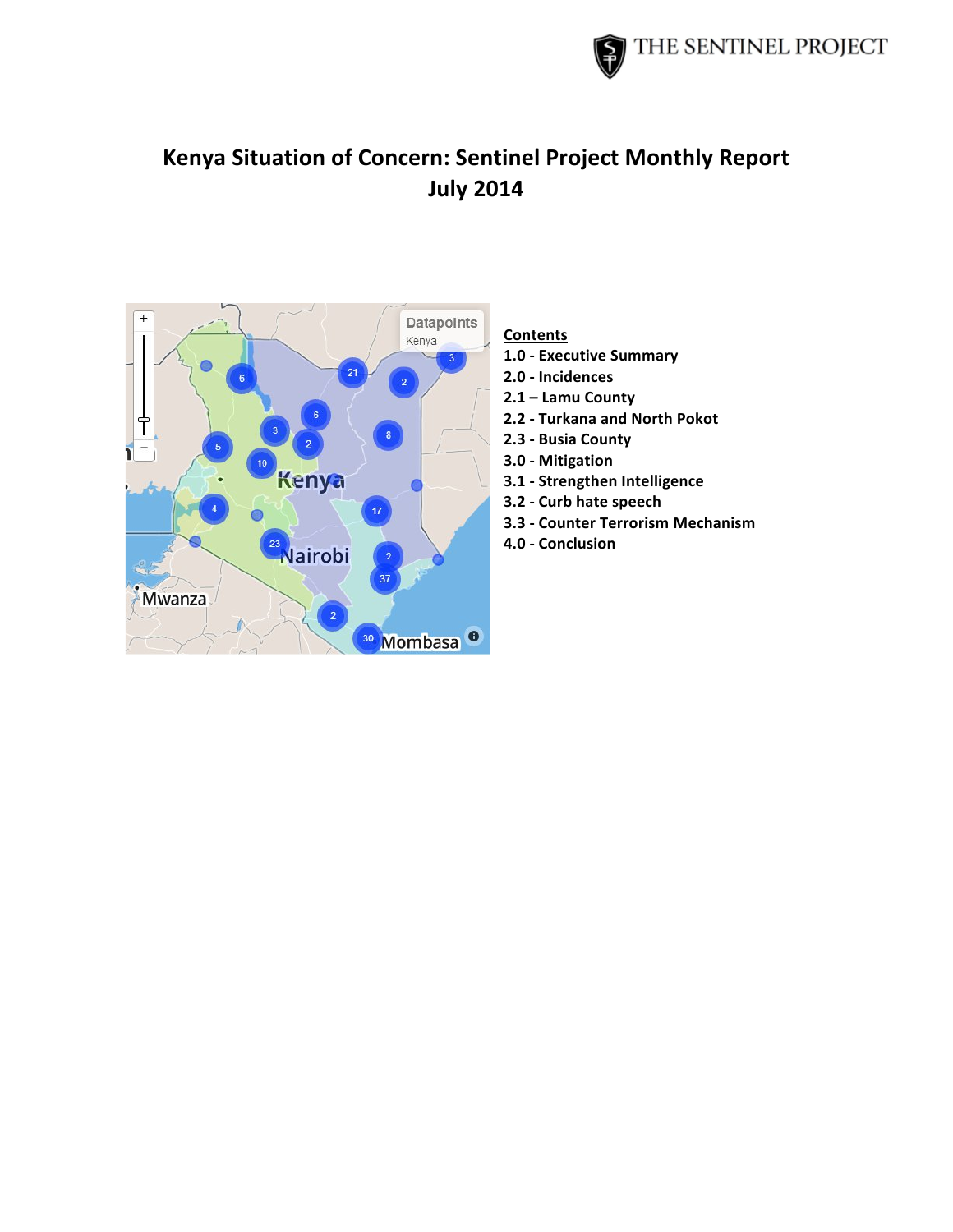

#### **1.0 Executive Summary**

July has been an insecure month in Kenya, especially for residents of the coastal areas. Residents in the area are living in fear due to the unexpected and baffling attacks occurring in the region. To date the masterminds of the attacks have not yet been identified, with continued speculation whether it was an Al-Shabaab plot, politically instigated violence, or a combination of both. Analysis and investigations carried out by different bodies leave more questions than answers.

#### **2.0!Incidents**

| Incident                    | <b>Location</b> | <b>Type</b> | Date       |
|-----------------------------|-----------------|-------------|------------|
| Leaflets warn locals of     | <b>Busia</b>    | Preparation | 25-07-2014 |
| attacks                     |                 |             |            |
| Coast Likoni residents in   | Likoni          | General     | 23-07-2014 |
| panic after wave of         |                 |             |            |
| attacks                     |                 |             |            |
| Death Toll in Likoni        | Likoni          | General     | 20-07-2014 |
| Rises to Four               |                 |             |            |
| Curfew imposed in           | Lamu            | General     | 19-07-2014 |
| Lamu as policemen           |                 |             |            |
| killed in ambush            |                 |             |            |
| Four terror suspects        | Nairobi         | General     | 19-07-2014 |
| arrested with materials     |                 |             |            |
| used to make explosives     |                 |             |            |
| in Majengo, Nairobi         |                 |             |            |
| One killed, five seriously  | Turkana         | General     | 16-07-2014 |
| wounded in Turkana          |                 |             |            |
| raid                        |                 |             |            |
| Military destroys four      | Lamu            | General     | 15-07-2014 |
| forest camps used by        |                 |             |            |
| attackers                   |                 |             |            |
| Gunmen loot foodstuff       | Lamu            | General     | 13-07-2014 |
| in Mpeketoni, Lamu          |                 |             |            |
| Kenya Police Reservists     | Lamu            | General     | 10-07-2014 |
| Lose Six Guns to            |                 |             |            |
| Attackers in Lamu           |                 |             |            |
| Offices , Vehicle Burnt as  | Lamu            | General     | 07-07-2014 |
| Gang Attacks Amu            |                 |             |            |
| Ranch in Lamu               |                 |             |            |
| Thousands Flee Lamu         | Lamu            | General     | 07-07-2014 |
| and Tana River              |                 |             |            |
| <b>Hotspots After Fresh</b> |                 |             |            |
| Wave of Killings            |                 |             |            |
| One Killed, Six Injured in  | Lamu            | General     | 07-07-2014 |
| Grenade Attack in Wajir     |                 |             |            |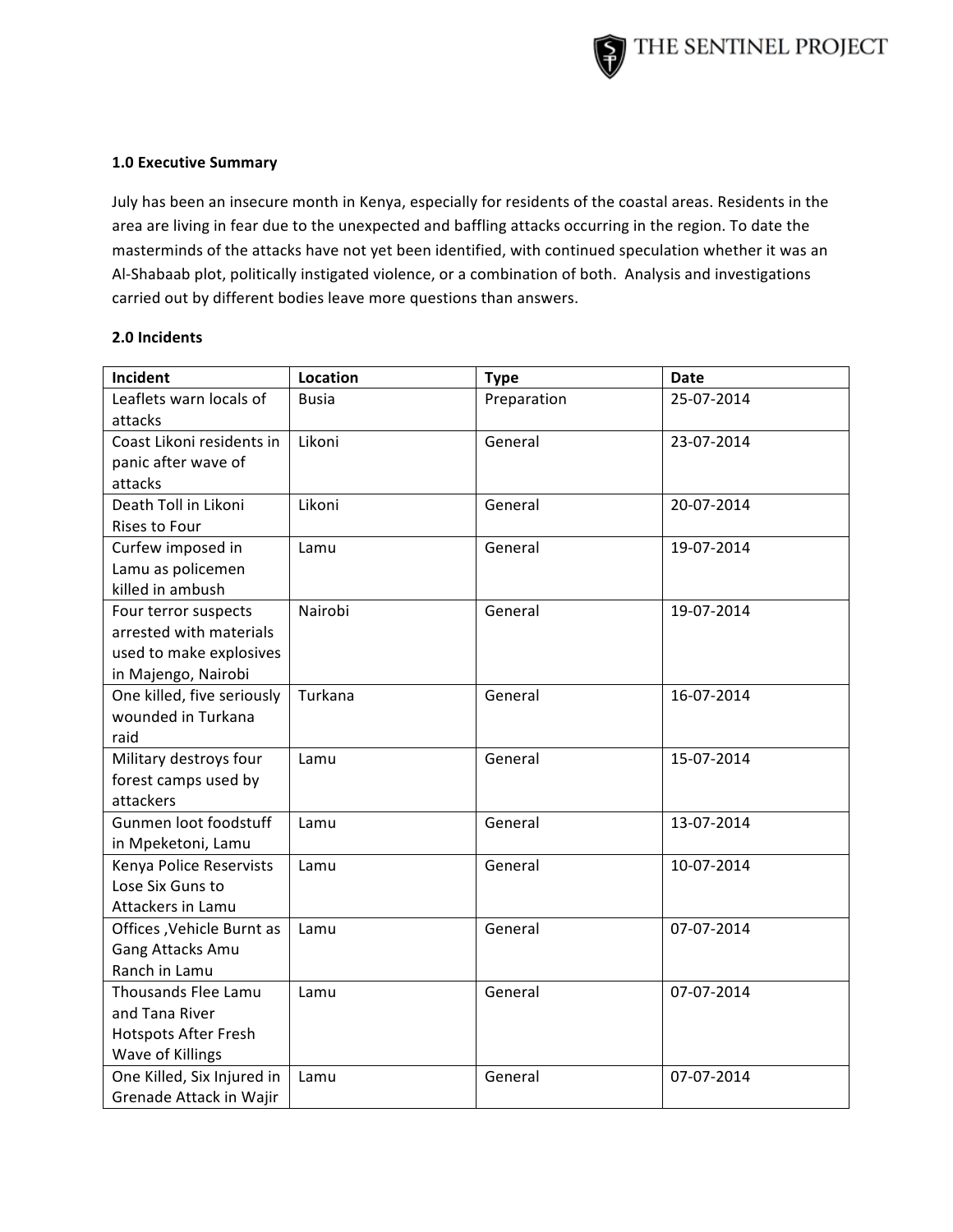

| Death Toll Rises to 20 in | Lamu    | Extermination | 05-07-2014 |
|---------------------------|---------|---------------|------------|
| Hindi and Tana Delta      |         |               |            |
| Attacks                   |         |               |            |
| <b>Fears Over MRC</b>     | Mombasa | Organization  | 05-07-2014 |
| Resurgence Puts           |         |               |            |
| Security Officials on     |         |               |            |
| High Alert                |         |               |            |
| <b>Five MRC Recruits</b>  | Kilifi  | General       | 03-07-2014 |
| Arrested in Sacred        |         |               |            |
| Forest                    |         |               |            |
| Alarm as Leaflets Issue   | Kipini  | Polarisation  | 02-07-2014 |
| <b>Quit Ultimatum</b>     |         |               |            |
| Five Turkana herders      | Turkana | General       | 01-07-2014 |
| shot dead in ambush by    |         |               |            |
| over 500 raiders          |         |               |            |

# **2.1 Lamu County**

!!!!!!!!!!!!!!!!!!!!!!!!!!!!!!!!!!!!!!!!!!!!!!!!!!!!!!!!!!!!

Lamu County has not experienced violent attacks since the Shifta war in 1963–1967. The recent attack has baffled many as those behind the attacks are not yet known, though Al-Shabaab, land claims and politics are all suspected of playing a role in the strike. On one hand the government has rejected the notion that this was the work of Al- Shabaab, while the Western world suspects that Al-Shabaab had a hand in it. These attacks from Lamu County have overlapped into the Tana River County, with attacks occurring in Gamba. This has led to tension in the area and an increase in rumours has been noted.

These attacks have led to an increase in military presence and the ultimatum by the deputy vice president to arrest the attackers within 24 hours has resulted in mistreatment of residents of the area. Innocent civilians from villages in Lamu and Tana River County have been harmed due to the operation carried out by the police in seeking out the terrorists, which led to human right abuses.

The Lamu attacks have also given rise to an increase in hate speech and a division in the political scene with CORD and Jubilee parties pointing fingers at each other<sup>123</sup>. The Governor of Lamu together with top business people have been marked as the financers of the attacks. In concurrence with these attacks a affluent businessman was shot dead by unknown gunmen in Mombasa, making such claims questionable. The businessman had reportedly been involved in financing radicalism in Mombasa.

 $1$ http://www.standardmedia.co.ke/thecounties/article/2000125275/raila-uhuru-s-statement-on-mpeketoni-

killings-unfortunate<br><sup>2</sup> http://www.standardmedia.co.ke/article/2000129617/arrest-and-charge-me-raila-dares-president-overinsecurity-claims/<br><sup>3</sup> http://www.standardmedia.co.ke/article/2000125294/raila-criticises-president-calls-for-arrest-of-those-behind-

lamu-killings/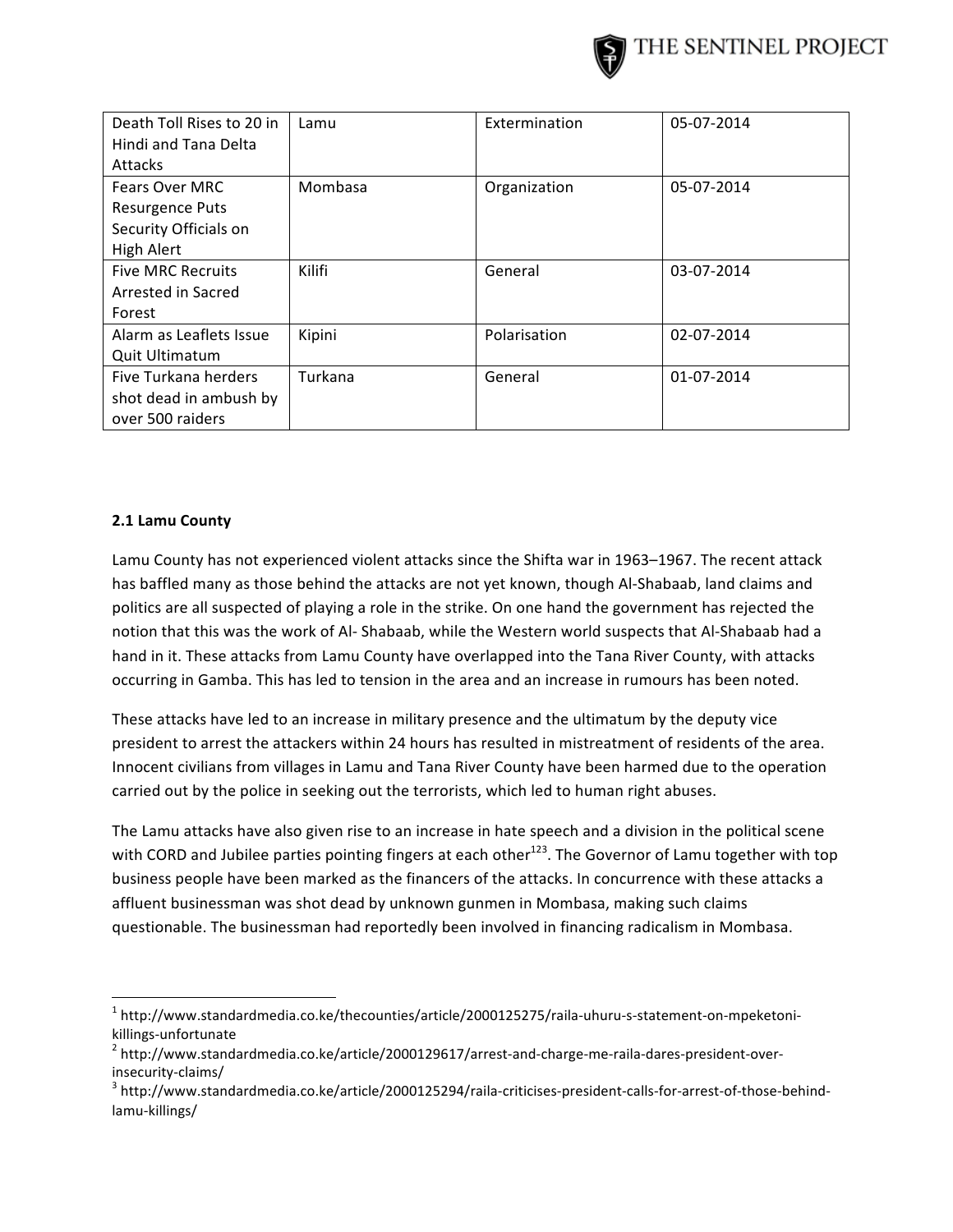

The attacks have been detrimental to the tourism industry and the economic welfare of the people. Lamu hotels have been closed down due to the decrease in the number of tourists, and food prices have risen due to mobility challenges arising from insecurity. The destruction of the camps by the military did not yield meaningful results, as none of the attackers captured. Only a few days later the gunmen attacked the area again. Land ownership is thought to be the root cause of the attacks, and the measures put in place by the government include revoking the title deeds of 500,000 acres in Lamu that had been acquired by 21 individual firms<sup>4</sup>. Mombasa has also had a number of cases of gunmen attacking people randomly in the hotspot Likoni. These attacks have been linked to the Lamu attacks.

#### **2.2 Turkana and North Pokot**

The incidences noted this month are ongoing inter-clan conflicts between the Pokots and Turkanas. This violence has endured for decades, and measures need to be put in place to establish peace. Peace building efforts should be combined with economic development efforts to ensure an end to the conflict.

# **2.3 Busia County**

Busia is being hit by a wave of fear mongering as leaflets have been distributed in the area warning of impending attacks similar to Mpeketoni. Busia is an area that is rife with rumours and the cause of violence in the area is usually political instigated.

# **3.0!Mitigation!Measures**

# **3.1!Strengthen Intelligence**

!!!!!!!!!!!!!!!!!!!!!!!!!!!!!!!!!!!!!!!!!!!!!!!!!!!!!!!!!!!!

The intelligence system in Kenya needs an overhaul as its incapacity in noticing and acting upon forthcoming attacks is apparent. The national security surveillance system is a necessary action though it is confined within the Nairobi and Mombasa areas. This will mean that other terror prone areas will be at risk of greater attacks.

# **3.2 Curb hate speech and build cohesion among different tribes.**

Kenya has roughly 46 tribes, and currently ethnic tensions are at their worst. Civic education on ethnic differences and acceptance of other ethnicities will aide in healing the nation and driving it towards positive inter-ethnic relations.

 $4$  http://www.standardmedia.co.ke/article/2000130153/uhuru-revokes-500-000-acre-title-in-lamu